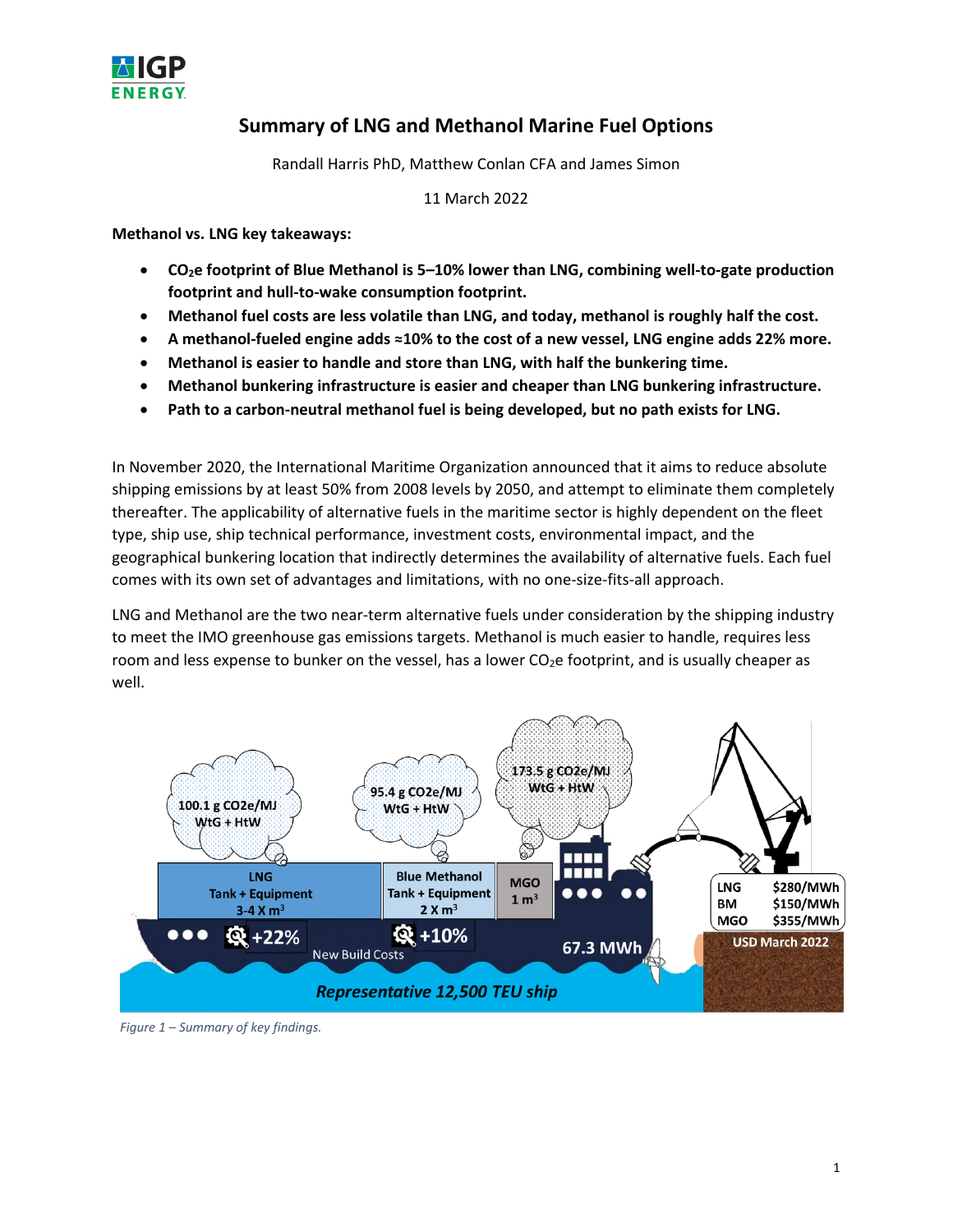

The adoption of low-carbon and net carbon-neutral fuels for long-range (LR) and medium-range (MR) vessels is more challenging than for smaller vessels. Using fuels with lower energy content than Marine Gas Oil (MGO), such as LNG and methanol, will require vessel redesigns. LNG will require ~3-4 times as much space as MGO while methanol will require ≈2 times as much space as MGO.

For ship owners' environmental reporting, understanding the full life cycle  $CO<sub>2</sub>e$  emissions of using LNG and methanol will be required. The Well-to-Gate, or Product Life Cycle Assessment<sup>[1](#page-1-0)</sup>, is an important

component in evaluating fuel sourcing. Between LNG and methanol, methanol has a lower  $CO<sub>2</sub>e$  $CO<sub>2</sub>e$  $CO<sub>2</sub>e$  footprint<sup>2</sup> and, even if some methanol slips through the combustion process to the exhaust, it doesn't have the same global warming consequence as methane slip. Maersk, a leader in clean marine transport, has said that they "will not



*Figure 2 - While the details of accounting are not yet published, they will require ship owners to include the Product Life Cycle of the fuel, above as Well to Gate, to which must be added emissions from transport of fuel, bunkering and emission for ship usage.*

use LNG as a marine fuel, because of the methane slip problems with it."<sup>[3](#page-1-2)</sup> Instead they have selected methanol as the fuel of choice.

*Traditional Grey Methanol*, the majority of all methanol commercially available in the world today, is produced by a Steam Methane Reformer (SMR) that burns significant quantities of natural gas to convert feedstock natural gas into a syngas<sup>[4](#page-1-3)</sup> that allows for further processing into methanol.

|                   |              | Grams of $CO2e$ per MJ |         |          |  |
|-------------------|--------------|------------------------|---------|----------|--|
|                   |              | Well to                | Hull to |          |  |
|                   |              | Gate                   | Wake    | Combined |  |
| <b>LNG</b>        | 100 year GWP | 18                     | 75      | 93       |  |
|                   | 20 Year GWP  | 25.1                   | 75      | 100.1    |  |
| Traditional (SMR) | 100 year GWP | 56.5                   | 69.1    | 125.6    |  |
| Grey Methanol     | 20 Year GWP  | 65.3                   | 69.1    | 134.4    |  |
| Advanced (ATR)    | 100 year GWP | 27                     | 69.1    | 96.1     |  |
| Grey Methanol     | 20 Year GWP  | 35.8                   | 69.1    | 104.9    |  |
| Blue (ATR)        | 100 year GWP | 17.5                   | 69.1    | 86.6     |  |
| Methanol          | 20 Year GWP  | 26.3                   | 69.1    | 95.4     |  |
| <b>MGO</b>        | 100 year GWP | 66.0                   | 74.7    | 140.7    |  |
|                   | 20 Year GWP  | 98.8                   | 74.7    | 173.5    |  |

*Figure 3 - Carbon footprints of options less the variability of transport to the bunkering facility and the actual bunkering*

 $\overline{\phantom{a}}$ 

*Advanced Grey Methanol* uses an advanced process where the natural gas conversion to syngas occurs in a sealed vessel, an Autothermal Reformer (ATR), where only the natural gas feedstock is heated, greatly reducing the amount of fuel consumed and emissions.

*Blue Methanol* is a more advanced process that uses an ATR, with a portion of the produced syngas converted to hydrogen and pure carbon dioxide ( $CO<sub>2</sub>$ ); the hydrogen is combusted for heat (instead of natural gas) while the  $CO<sub>2</sub>$  is sequestered,

<span id="page-1-0"></span><sup>1</sup> IMO MEPC 75/7/15. Reduction of GHG Emissions from Ships, Fourth IMO GHG Study 2020 (29 July 2020)

<span id="page-1-1"></span> $2$  CO<sub>2</sub>e - carbon dioxide equivalent - created by the Intergovernmental Panel on Climate Change (IPCC) in order to compare the effects of gases with different global warming potential

<span id="page-1-2"></span><sup>&</sup>lt;sup>3</sup> F Toud, "Is methanol the best fuel to meet shipping's green goals?" Ship Technology Journal, September 2, 2021

<span id="page-1-3"></span> $4$  Syngas is a mixture of hydrogen and carbon monoxide at a ratio of approximately 2 to 1